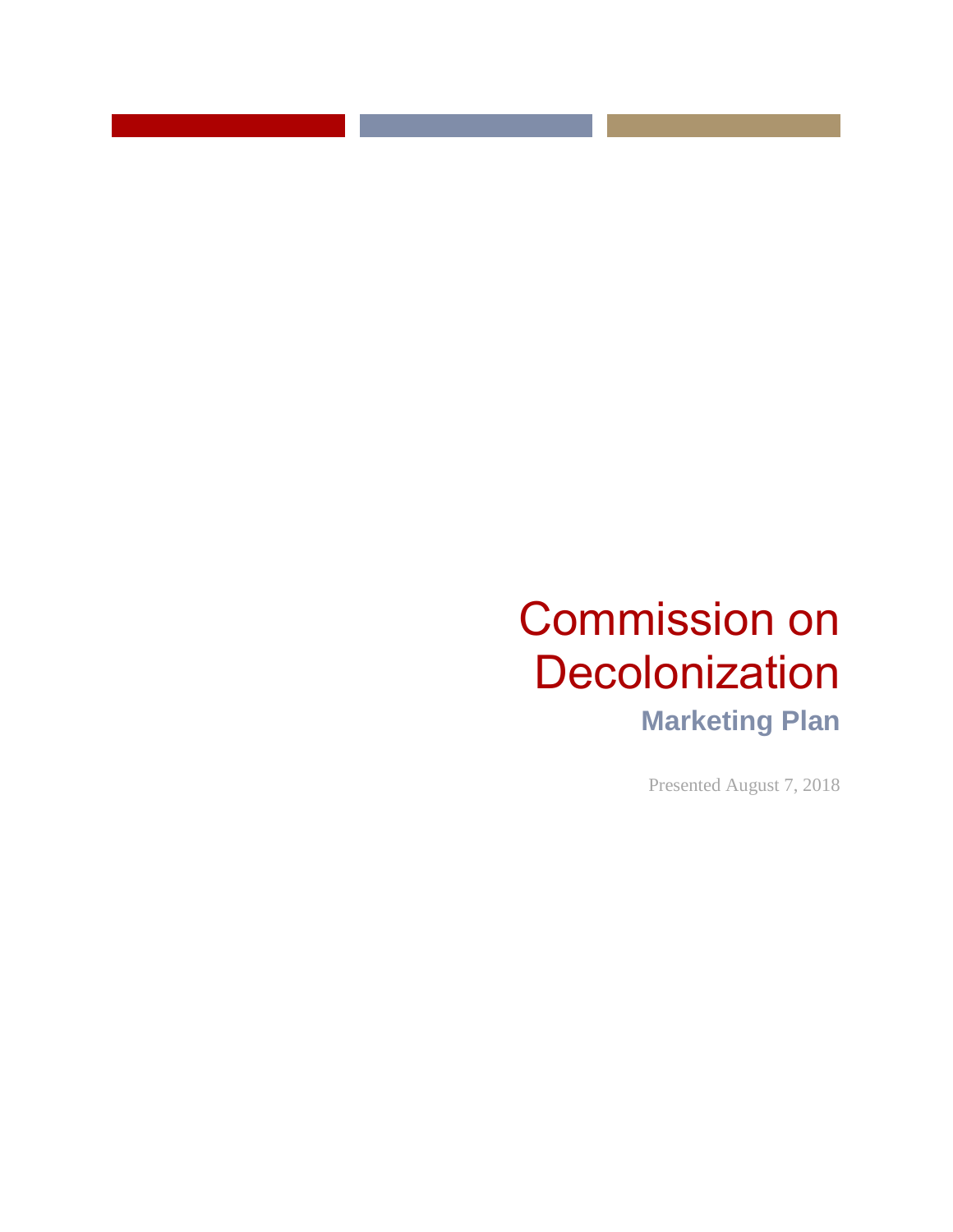$\mathfrak{D}$ 

### **SUMMARY**

Public Law 23-147 provides that the native inhabitants of Guam, since the recorded history, have been subjected to incessant control by external colonial powers. Upon the execution of the bilateral treaty between the two (2) sovereign nations, Spain and the United States of America, the transfer of colonial control over the lands and the people of Guam were effectuated. The United States, as the succeeding colonial power over the lands and the people of Guam, acceded to recognize in the 1898 Treaty of Paris that the political rights of the native inhabitants of Guam shall be protected and that their collective right to political selfdetermination<sup>1</sup> is inalienable.

The United States as the administering power, in the Charter of the United Nations, designated the territory of Guam as a 'Non-Self Governing Territory.' By doing so it recognized that the native inhabitants<sup>2</sup> have the right to one day exercise their collective self-determination through a decolonization process, to either join the ranks of self-governing entities as an independent nation or an independent nation in free association with another nation, or become a fully integrated state within the United States of America.

Consistent with these inalienable principles, the native inhabitants or people of Guam have been recognized by the U.S. Congress in the 1950 Organic Act of Guam, specifically in 48 U.S.C. § 14211, as reenacted in 8 U.S.C.§ 1407. Guam's right to self-determination is further founded in the United States' yearly reports to the United Nations on the Non- Self Governing Territory of Guam; 1950 Organic Act of Guam; United Nations Resolution Number 1541 (XV) United Nations Resolution 1514 (XV); §307 (a) of the United States Immigration and Nationality Act; and Part I, Article 1, Paragraphs 1 and 3 of the International Covenant on Civil and Political Rights.

There are three political options be presented to the Native Inhabitants of Guam to ascertain their future political relationship with the United States of America, namely, Independence, Free Association or Statehood.

To this end, the Commission on Decolonization was established for the implementation and exercise of Guam self-determination for the native inhabitants of Guam to ascertain the desire of the Chamorro people of Guam as to their future political relationship with the United States. In doing so, the Commission on Decolonization and Task Forces are to conduct an extensive public education program throughout the island of Guam.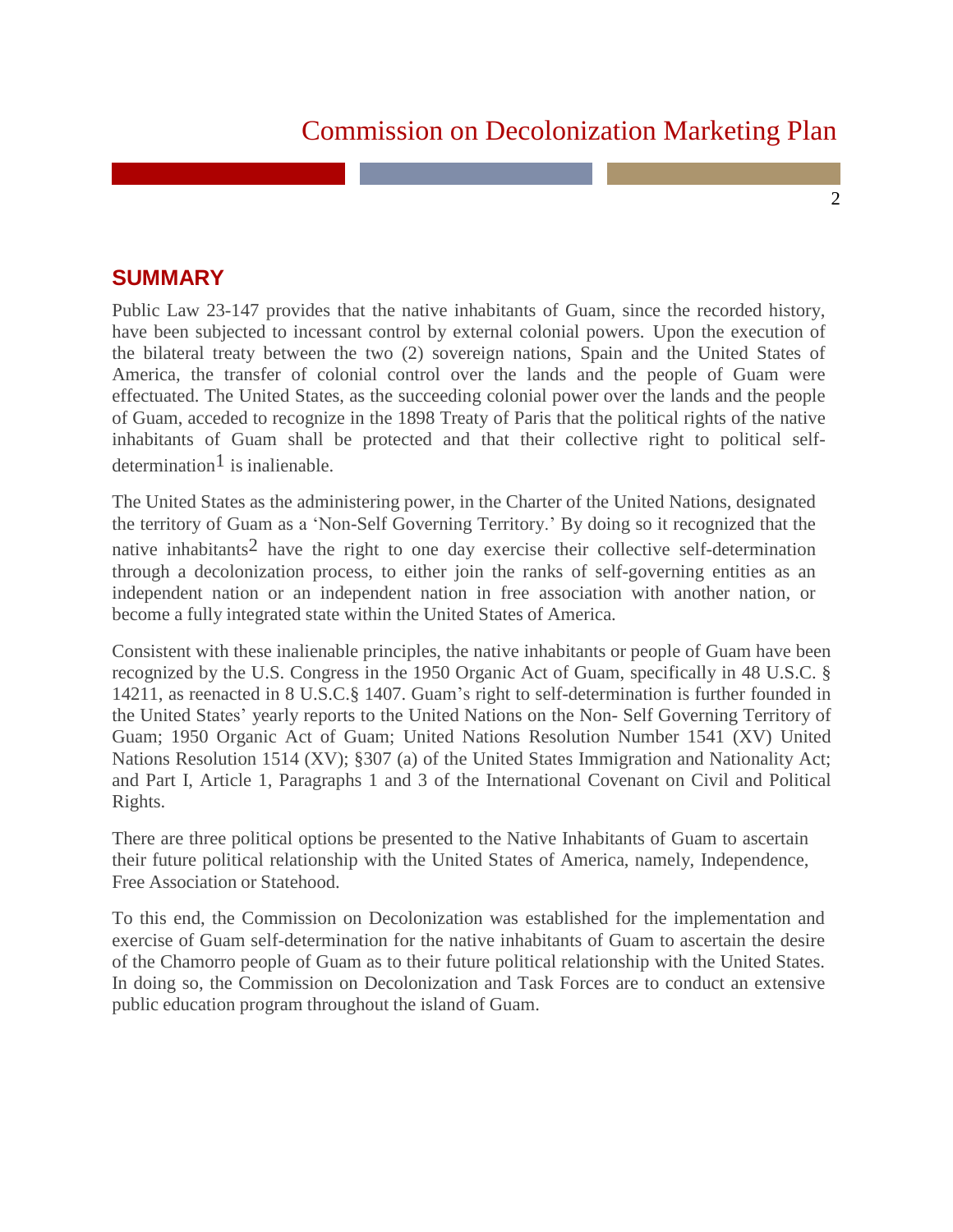3

| <b>SWOT ANALYSIS</b>                                                                                                                                                                                                                                                                                                                                                                                                                     |                                                                                                                                                                                                                                                                                                                                                                                                                      |
|------------------------------------------------------------------------------------------------------------------------------------------------------------------------------------------------------------------------------------------------------------------------------------------------------------------------------------------------------------------------------------------------------------------------------------------|----------------------------------------------------------------------------------------------------------------------------------------------------------------------------------------------------------------------------------------------------------------------------------------------------------------------------------------------------------------------------------------------------------------------|
| <b>STRENGTHS:</b> internal resources or<br>capabilities of your business that are better<br>than your competition<br>Extreme diversity in the composition of 11<br>members of the Commission on<br>Decolonization with professional expertise in<br>the quest for self-determination and political<br>status options.                                                                                                                    | <b>WEAKNESSES:</b> internal resources or<br>capabilities of your business that are less than<br>those of your competitors<br>The lack of a technical and professional<br>marketing team to streamline and guide the<br>marketing and advertising of an educational<br>campaign for the general public.<br>The procurement process may cause delay in<br>procuring the needed services in a timely<br><i>fashion.</i> |
| <b>OPPORTUNITIES:</b> external factors<br>or<br>conditions that the business can exploit to<br>build success<br>N o<br>competitors. Commission<br>$\mathfrak{O}n$<br>Decolonization is tasked to inform and<br>educate the public on what<br>Self-<br>Determination or Decolonization is all<br>about and what three available political<br>status options are available.<br>There is an opportunity because there is no<br>competition. | <b>THREATS:</b><br>external<br>factors<br>could<br>that<br>adversely affect the success of your business<br>Lack of funding from the government to<br>further promote the future educational<br>campaign.<br>Pending case before the US Ninth Circuit<br>Court of Appeals on Arnold Davis v. Guam<br>regarding the matter of a race-based<br>plebiscite that<br>will determine<br>its<br><i>constitutionality.</i>   |

# **MARKET ANALYSIS**

### **MISSION STATEMENT**

Raise the awareness through an extensive educational campaign program on decolonization, the importance of self-determination as well as the three political status options (Independence, Free Association and Statehood) that would enable the people of Guam to make an informed decision on their right to choose a political status through a plebiscite election.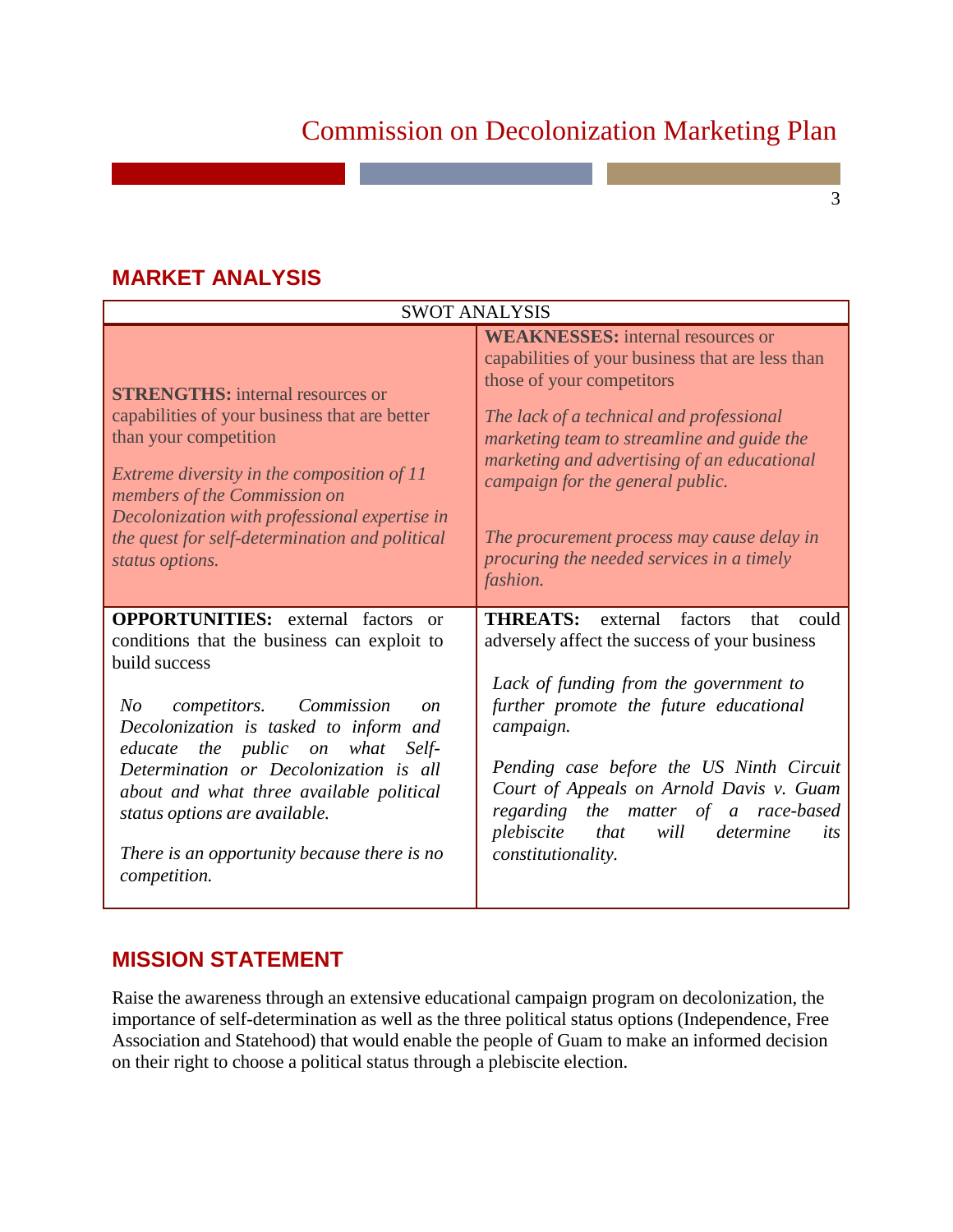4

# **SOCIAL MEDIA MARKETING CAMPAIGN**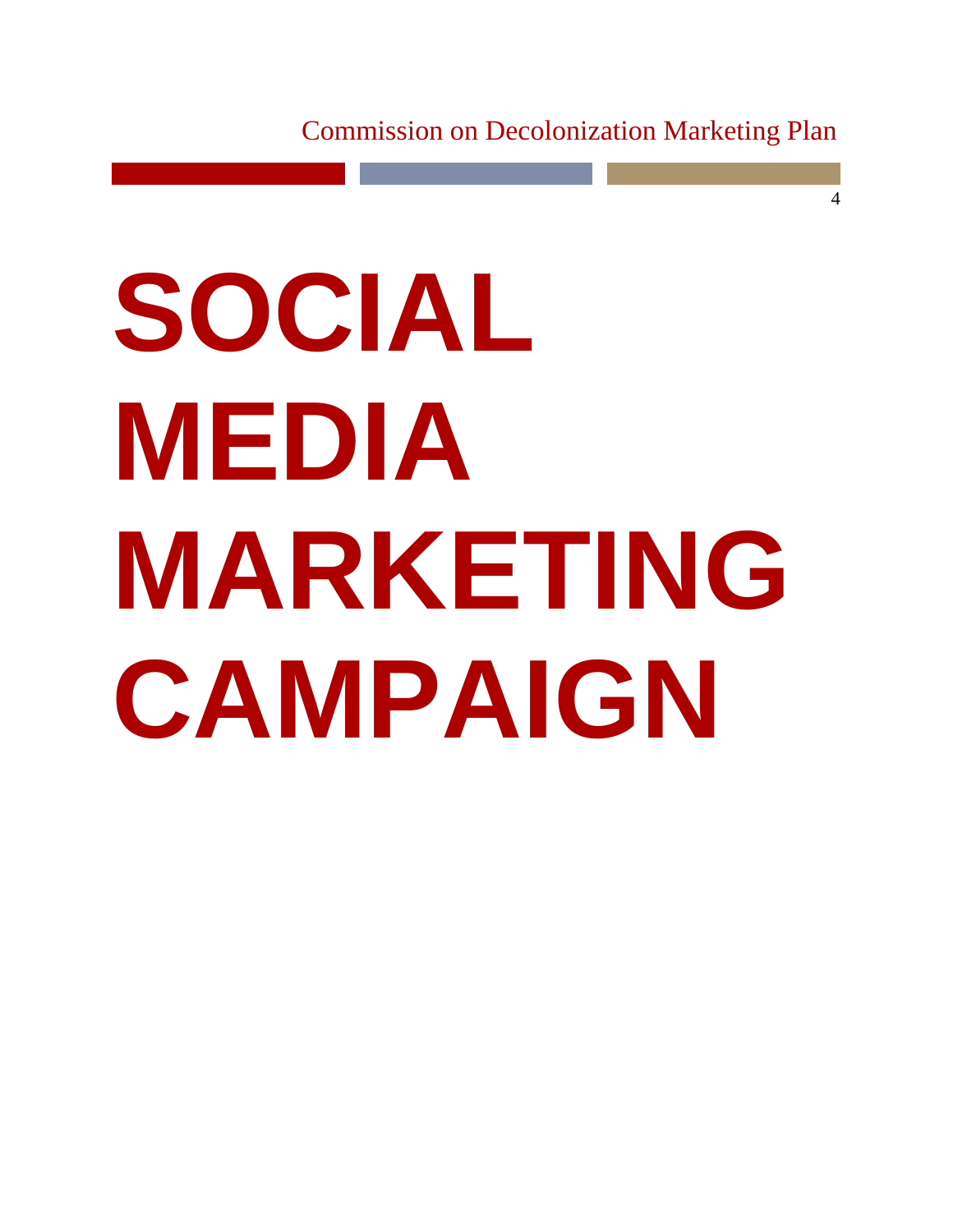5

## **SOCIAL MEDIA MARKETING CAMPAIGN**

The purpose of the Commission on Decolonization's social media marketing campaign is to grow the Commission's social following and to use social media to provide educational outreach. The outcome is to increase recognition of the Commission and public engagement with the Commission.

### **KEY METRICS**

Several key metrics will be used to determine the success of the social media marketing campaign. These metrics include number of posts; following growth; conversation rate; subscribers/followers/likers; and SEO (search engine optimization) improvements. There are also some key metrics that are unique to each social media platform.

## **PLATFORMS**

The Commission currently uses the following social media platforms:

- Facebook (87 likes)
- Instagram  $(1 \text{ follower})^1$
- Mailchimp (55 subscribers)

The Commission should engage in the following social media platforms to increase awareness about the Commission and its education campaign:

- Youtube: to be used to showcase Commission videos, commercials, episodes, and meeting recordings
- Twitter: to be used to reach the Commission's "younger" audience, or  $18 29$  age demographic

## **KEY WORDS**

decolguam; decolonizeguam; statehoodforguam; independenceforguam; independentguahan; freeassociationforguam; decolonizeguahan

 $\overline{a}$ <sup>1</sup> Commission has not launched Instagram profile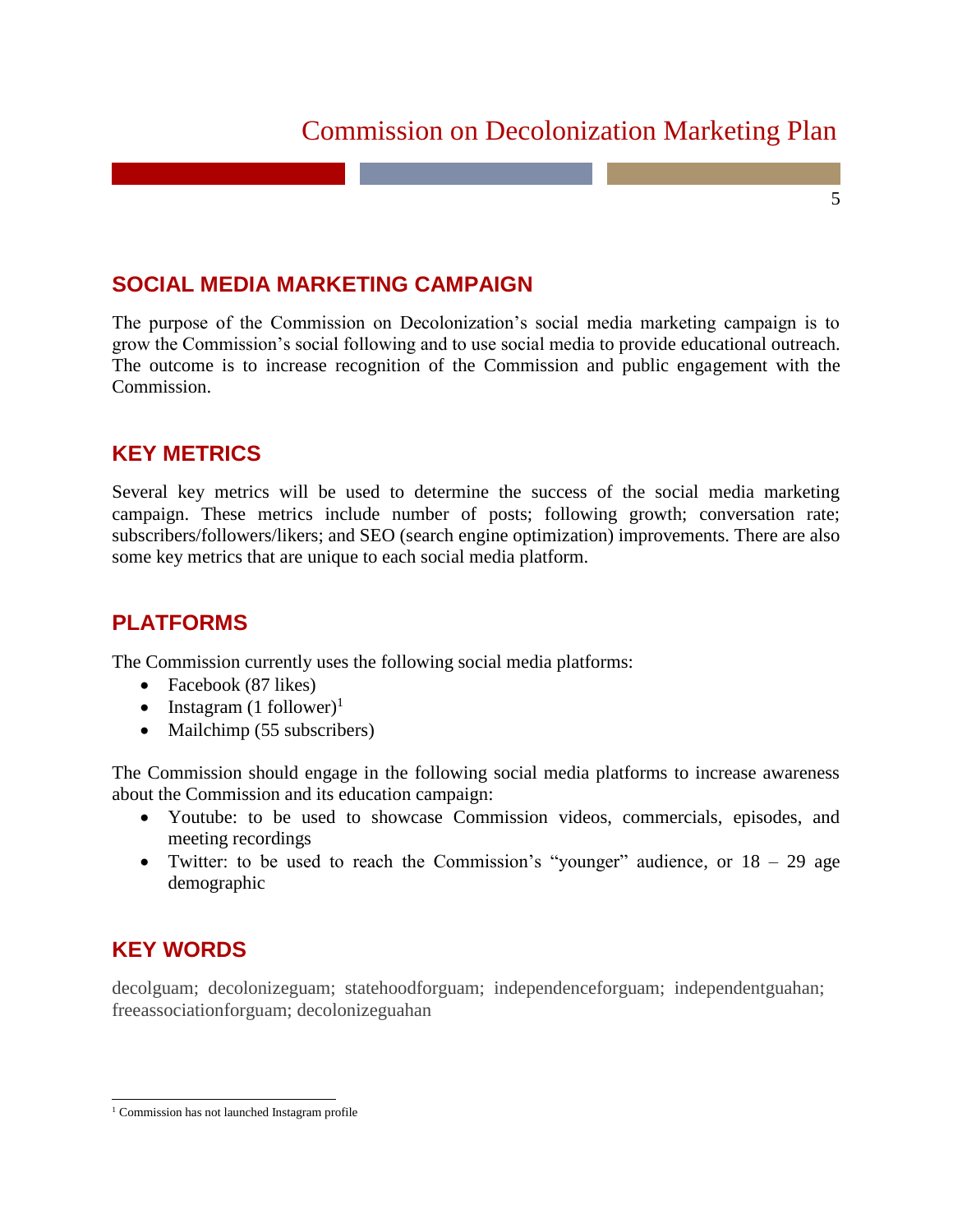6

## **MARKETING STRATEGY: FACEBOOK**

*Purpose:* Increase recognition, social engagement and searchability; Establish online social network

|                                                     | Facebook $(2-3$ Hours Per Week)                                                                                                                                 |                           |                                                                |                                |  |  |
|-----------------------------------------------------|-----------------------------------------------------------------------------------------------------------------------------------------------------------------|---------------------------|----------------------------------------------------------------|--------------------------------|--|--|
| <b>Action</b>                                       | <b>Details</b>                                                                                                                                                  | <b>Frequency</b>          | <b>Metric Tracking</b>                                         | <b>Time Per</b><br><b>Week</b> |  |  |
| <b>Audit</b><br><b>Existing</b><br>Page             | Add details about the<br><b>Commission and Task</b><br>Forces; Ensure<br>consistency across all<br>platforms                                                    | Ongoing                   | % of Page<br>Completion                                        | 1 Hour                         |  |  |
| <b>Increase</b><br><b>Number of</b><br><b>Likes</b> | Produce and post<br>interactive content;<br>Use ads and sponsored<br>stories                                                                                    | Ongoing                   | % of Impressions and<br>Feedback; Click<br><b>Through Rate</b> | 30 minutes<br>$-1$ hour        |  |  |
| <b>Post</b><br><b>Content</b>                       | Use existing resources<br>( <i>i.e.</i> Commission<br>website materials) to<br>create engaging<br>content such as<br>articles, blog posts,<br>meeting reminders | $3 - 4$ posts per<br>week | % of Impressions and<br>Feedback; Click<br><b>Through Rate</b> | $1 - 2$ hours                  |  |  |
| <b>Community</b><br><b>Engagement</b>               | Like and comment on<br>relevant posts;<br>Respond to questions,<br>posts, and messages<br>from the community                                                    | Ongoing                   | % of Feedback                                                  | 30 minutes<br>$-1$ hour        |  |  |

*Metrics:* Likes; Shares; Referrals from Social Networks

#### **BUDGET**

*\$40 per boost at 5 days a week.*

| <b>SEPTEMBER</b> | <b>OCTOBER</b> | <b>NOVEMBER</b> | <b>DECEMBER</b> | <b>TOTAL</b> |
|------------------|----------------|-----------------|-----------------|--------------|
| \$800            | \$800          | \$800           | \$800           | \$3,200      |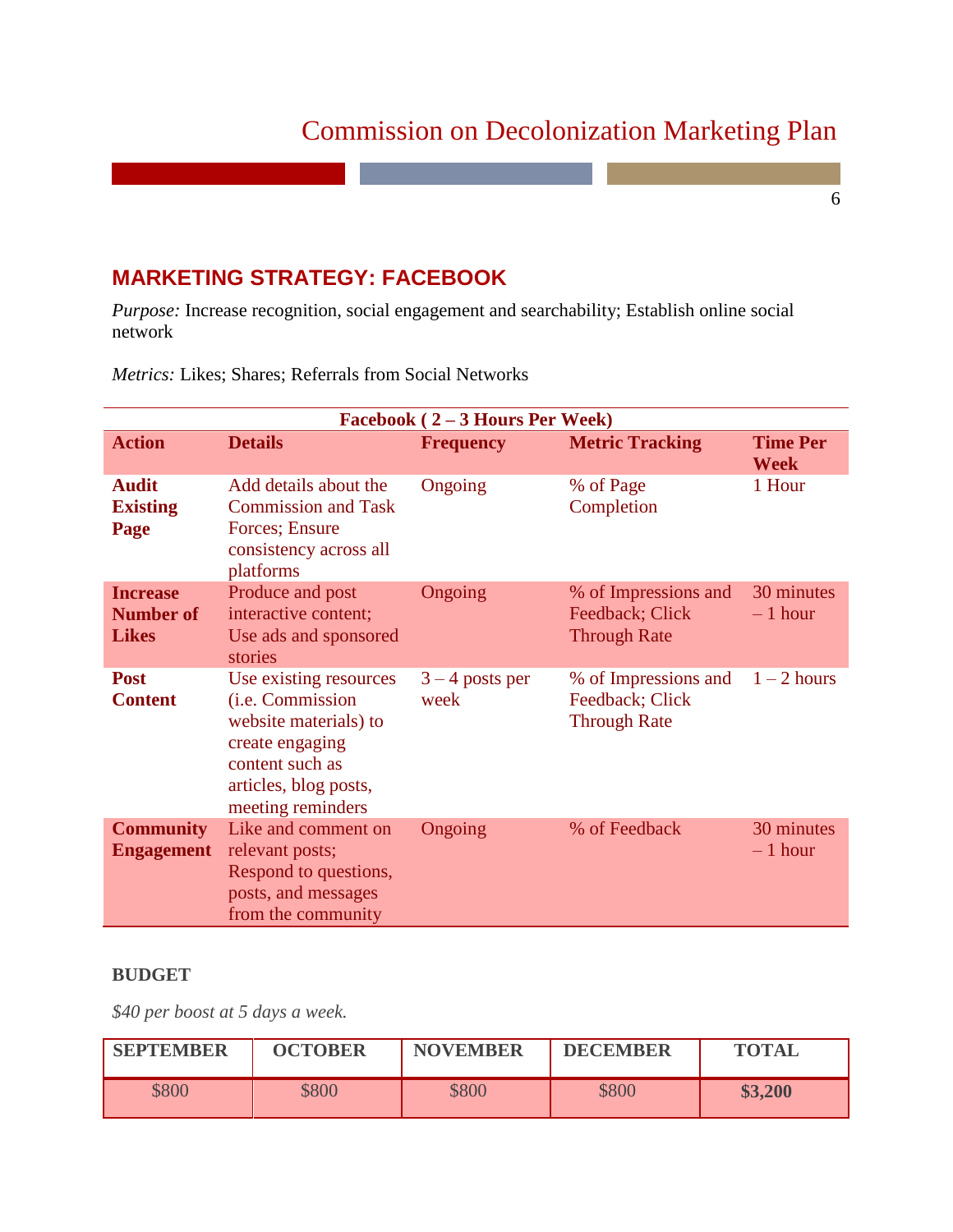7

## **MARKETING STRATEGY: TWITTER**

*Purpose:* Increase recognition, social engagement and searchability; Establish online social network

|                                                         |                                                                                                                                                           | <b>Twitter <math>(3 - 4</math> Hours Per Week)</b> |                                                              |                                |
|---------------------------------------------------------|-----------------------------------------------------------------------------------------------------------------------------------------------------------|----------------------------------------------------|--------------------------------------------------------------|--------------------------------|
| <b>Action</b>                                           | <b>Details</b>                                                                                                                                            | <b>Frequency</b>                                   | <b>Metric Tracking</b>                                       | <b>Time Per</b><br><b>Week</b> |
| <b>Create</b><br><b>Account</b>                         | Add details about the<br><b>Commission and Task</b><br>Forces; Ensure<br>consistency across all<br>platforms                                              | Ongoing                                            | $%$ of<br><b>AccountCompletion</b>                           | 1 Hour                         |
| <b>Increase</b><br><b>Number of</b><br><b>Followers</b> | Produce and post<br>interactive content;<br>Use ads, keyword<br>targeting, and tweet<br>engager targeting;<br>Follower users and<br>follow back followers | Ongoing                                            | Number of Followers;<br>% of Increase in<br><b>Followers</b> | 30 minutes<br>$-1$ hour        |
| <b>Tweet</b>                                            | <b>Tweet content</b>                                                                                                                                      | At least 1 tweet<br>per day                        | Number of clicks,<br>retweets, and replies                   | $1 - 2$ hours                  |
| <b>Community</b><br><b>Engagement</b>                   | <b>Retweet other Twitter</b><br>user's content that is<br>relevant; Reply to<br>users who reply to<br>tweets, personal<br>message, or use key<br>words    | Ongoing                                            | % of Feedback                                                | 30 minutes<br>$-1$ hour        |

*Metrics:* Followers; Retweets; Referrals from Social Networks

#### **BUDGET**

*\$40 per boost at five days a week.*

| <b>SEPTEMBER</b> | <b>OCTOBER</b> | <b>NOVEMBER</b> | <b>DECEMBER</b> | <b>TOTAL</b> |
|------------------|----------------|-----------------|-----------------|--------------|
| \$800            | \$800          | \$800           | \$800           | \$3,200      |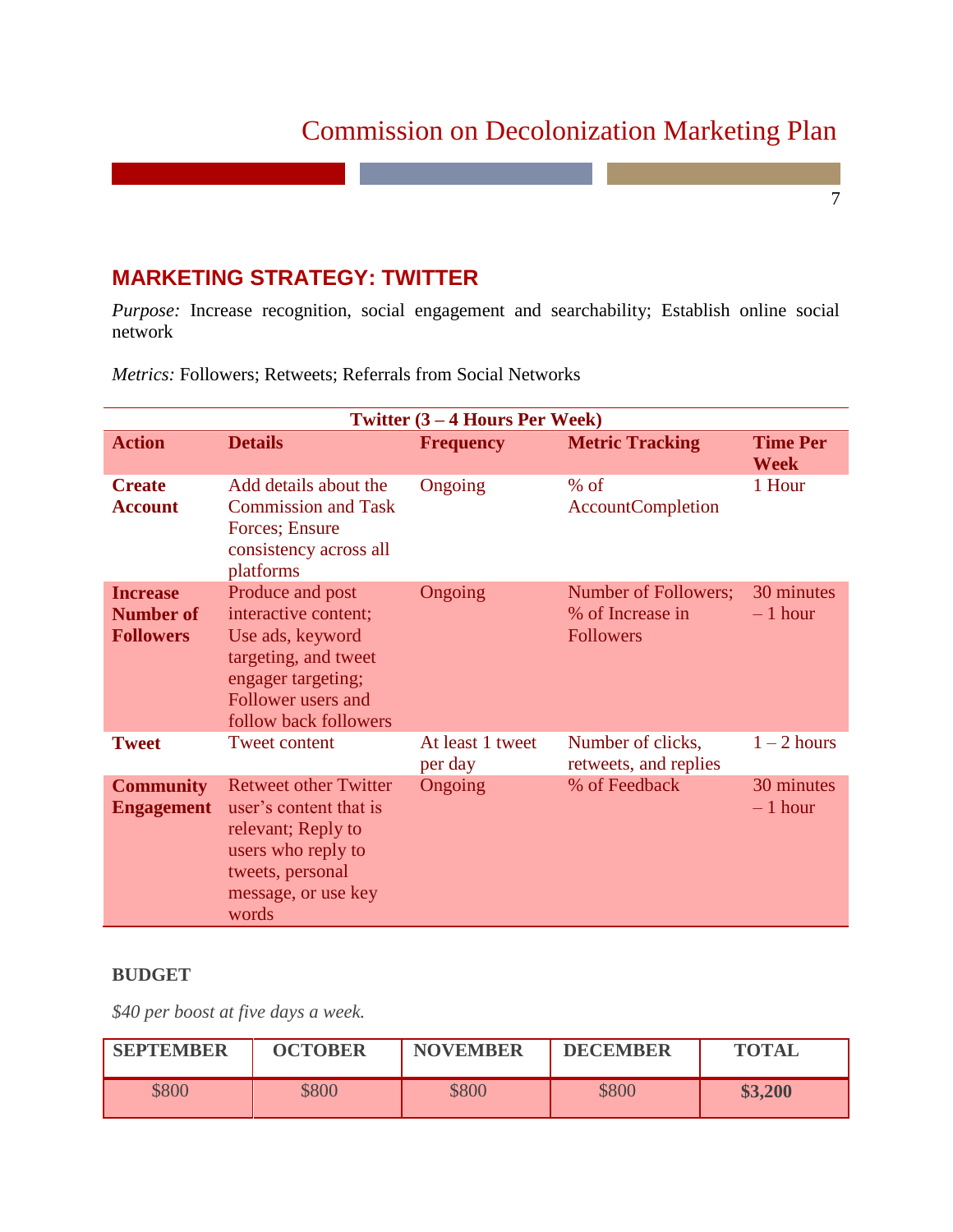8

## **MARKETING STRATEGY: INSTAGRAM**

*Purpose:* Increase recognition, social engagement and searchability; Establish online social network

|                                                         |                                                                                                                                               | Instagram $(3 - 4$ Hours Per Week) |                                                               |                                |
|---------------------------------------------------------|-----------------------------------------------------------------------------------------------------------------------------------------------|------------------------------------|---------------------------------------------------------------|--------------------------------|
| <b>Action</b>                                           | <b>Details</b>                                                                                                                                | <b>Frequency</b>                   | <b>Metric Tracking</b>                                        | <b>Time Per</b><br><b>Week</b> |
| <b>Audit</b><br><b>Existing</b><br><b>Profile</b>       | Add details about the<br><b>Commission and Task</b><br>Forces; Ensure<br>consistency across all<br>platforms                                  | Ongoing                            | % of Profile<br>Completion                                    | 1 Hour                         |
| <b>Increase</b><br><b>Number of</b><br><b>Followers</b> | Produce and post<br>interactive content;<br>Use ads and sponsored<br>stories                                                                  | Ongoing                            | Number of Followers;<br>% of Increase in<br><b>Followers</b>  | 30 minutes<br>$-1$ hour        |
| <b>Post</b><br><b>Content</b>                           | Use existing resources<br>(Commission event)<br>photos, educational<br>material, etc.) to create<br>engaging content                          | $2 - 3$ posts per<br>week          | % of Impressions; %<br>of Feedback; Click<br><b>Thru Rate</b> | $1 - 2$ hours                  |
| <b>Community</b><br><b>Engagement</b>                   | Like and comment on<br>relevant posts; Post<br>questions to<br>community; Respond<br>to questions received<br>via direct message and<br>posts | Ongoing                            | % of Feedback                                                 | 30 minutes<br>$-1$ hour        |

*Metrics:* Followers; Likes; Referrals from Social Networks

#### **BUDGET**

| <b>SEPTEMBER</b> | <b>OCTOBER</b> | <b>NOVEMBER</b> | <b>DECEMBER</b> | <b>TOTAL</b> |
|------------------|----------------|-----------------|-----------------|--------------|
| \$800            | \$800          | \$800           | \$800           | \$3,200      |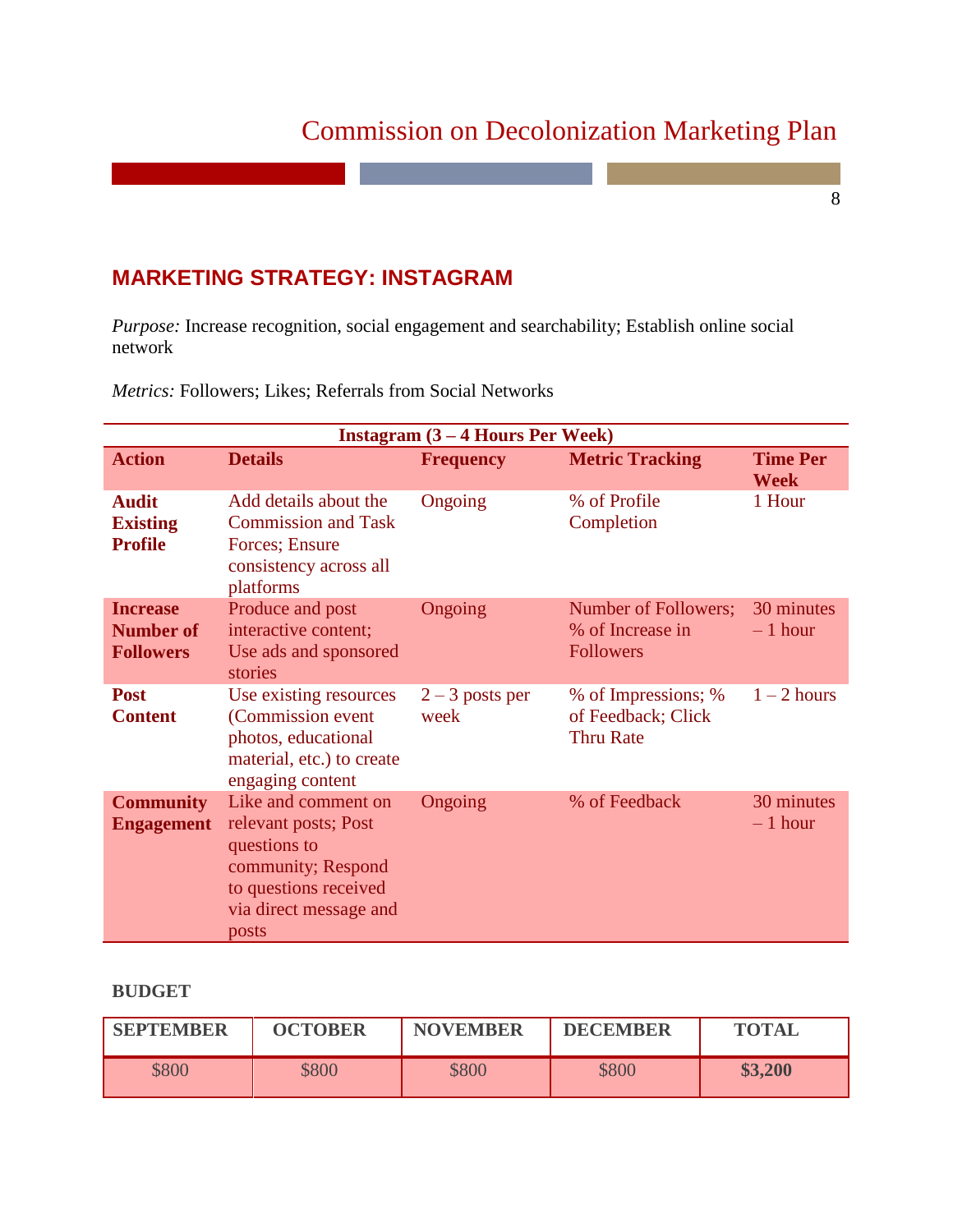9

# **MARKETING STRATEGY: DIGITAL VIDEO**

*Purpose:* Increase recognition; Establish online social network and social presence

#### **BUDGET**

*Promotional Budget*

| <b>SEPTEMBER</b> | <b>OCTOBER</b> | <b>NOVEMBER</b> | <b>DECEMBER</b> | <b>TOTAL</b> |
|------------------|----------------|-----------------|-----------------|--------------|
| \$900            | \$900          | \$900           | \$900           | \$3200       |

| DIGITAL VIDEO PRODUCTION COST | 100 |
|-------------------------------|-----|
|                               |     |

Four videos (one for each task force, and the Commission as a whole) with a duration of 30 second – 1 minute, fully edited at \$875 per video.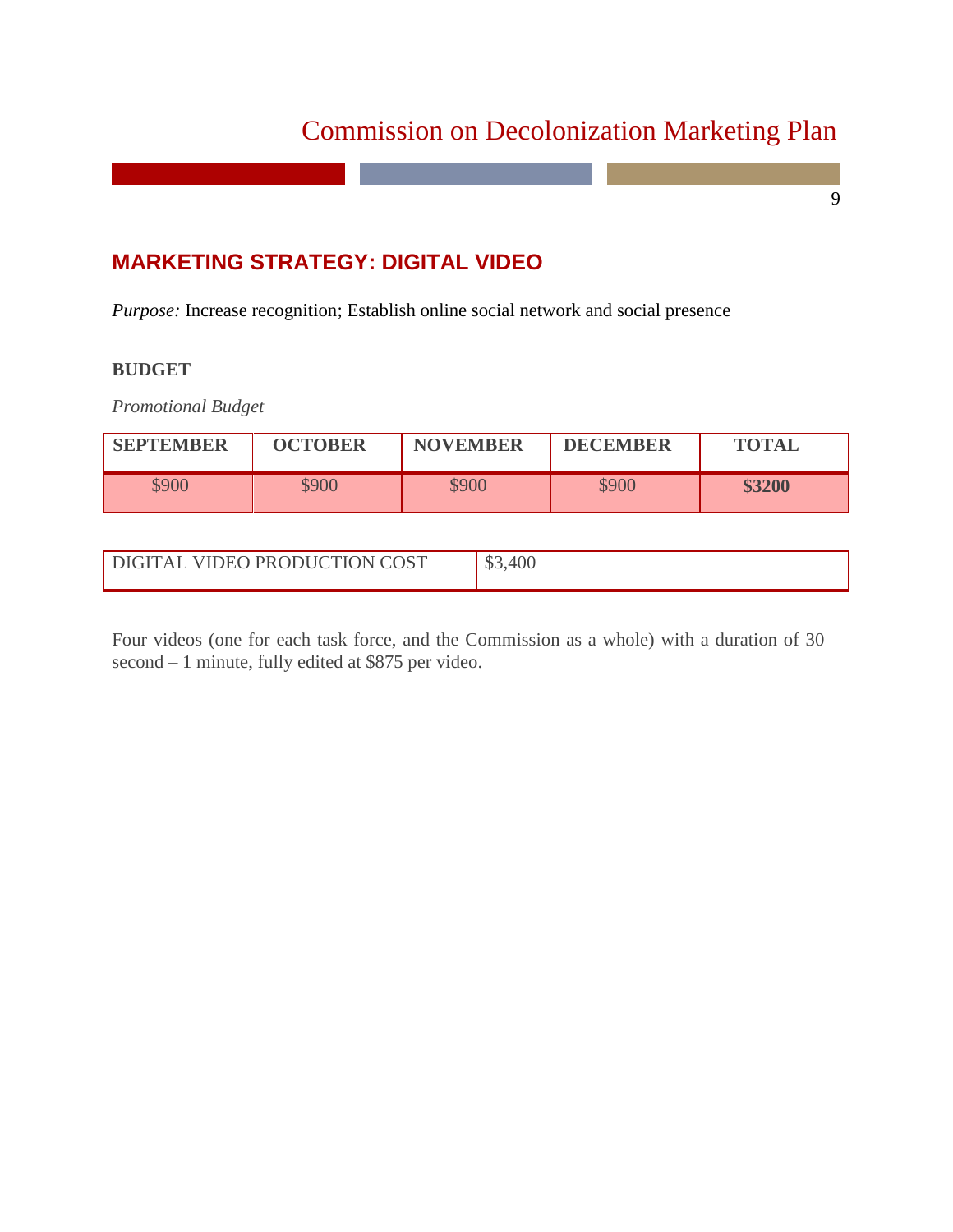# **TRADITIONAL MEDIA MARKETING CAMPAIGN**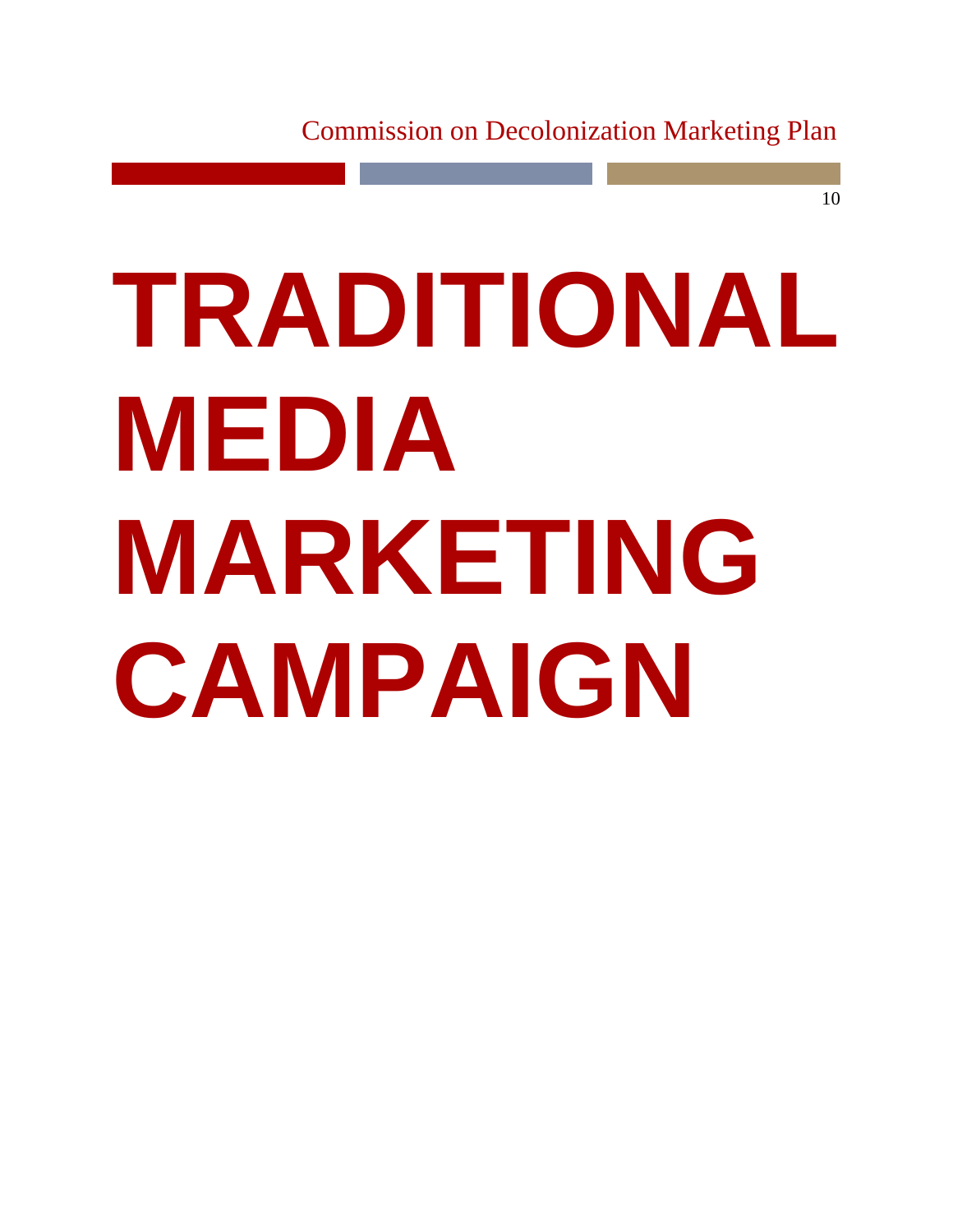11

# **MARKETING STRATEGY: RADIO**

Exposure Range: Approximately 2,000 – 10,000 listeners per station

#### **BUDGET**

| <b>SEPTEMBER</b> | <b>OCTOBER</b> | <b>NOVEMBER</b> | <b>DECEMBER</b> | <b>TOTAL</b> |
|------------------|----------------|-----------------|-----------------|--------------|
| \$900            | \$900          | \$900           | \$900           | \$3200       |

# **MARKETING STRATEGY: BANNERS**

Exposure Range: Approximately 30,000 – 100,000 per day

| <b>BANNER PRODUCTION &amp; DESIGN</b> | ,600 |
|---------------------------------------|------|
|                                       |      |

# **MARKETING STRATEGY: TELEVISION**

Exposure Range: Approximately 10,000 – 15,000 viewers per day

#### **BUDGET**

| <b>SEPTEMBER</b> | <b>OCTOBER</b> | <b>NOVEMBER</b> | <b>DECEMBER</b> | <b>TOTAL</b> |
|------------------|----------------|-----------------|-----------------|--------------|
| \$1,500          | \$1,500        | \$1,500         | \$1,500         | \$6,000      |

## **MARKETING STRATEGY: NEWSPAPER SUPPLEMENT**

Exposure Range: Approximately 30,000 – 45,000 readers

| SHPPLEMENT | <b>DECICN</b> | 00 <sup>0</sup><br>، п |
|------------|---------------|------------------------|
|            |               |                        |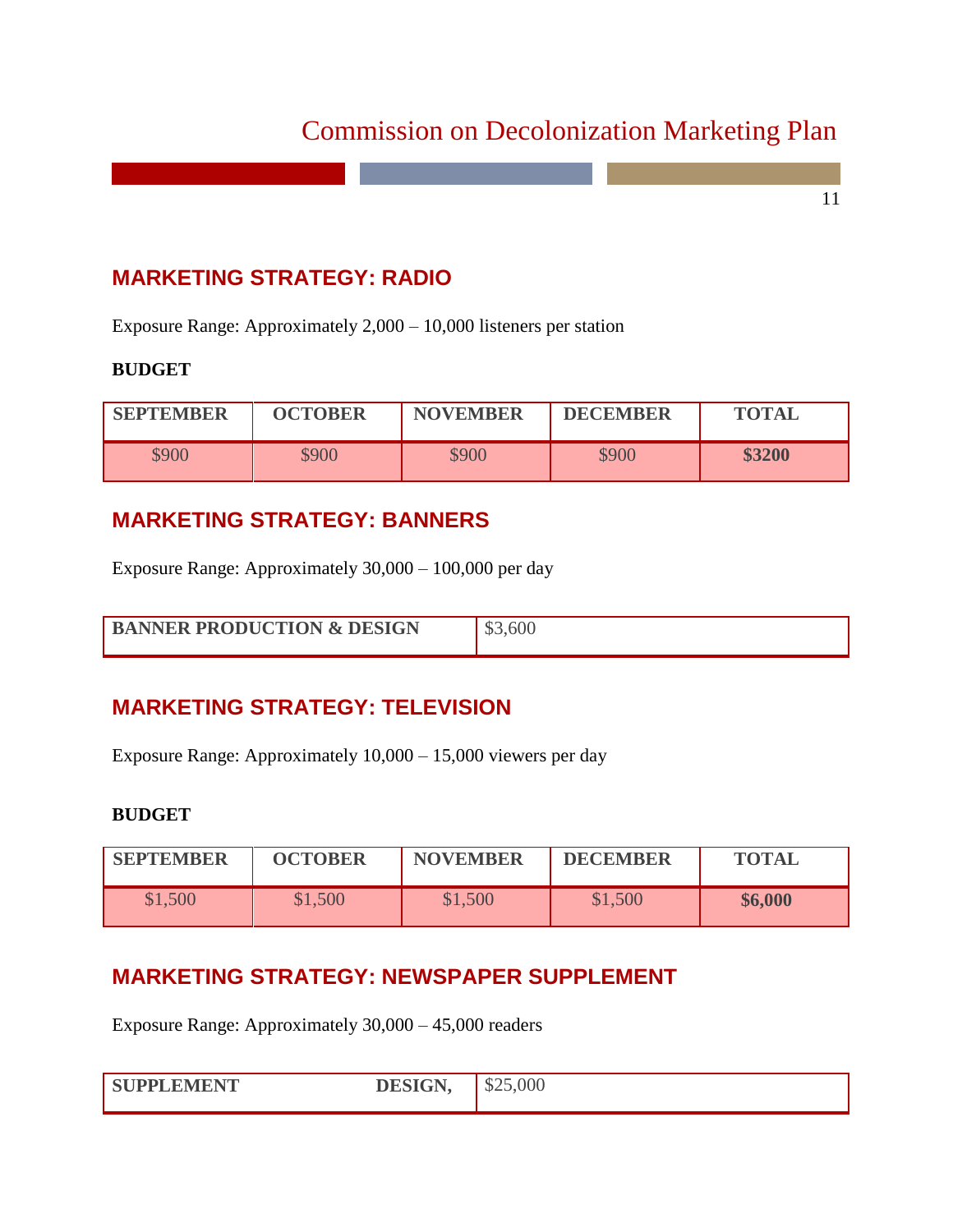12

**PRODUCTION AND PRINT**

# **BUDGET BREAKDOWN**